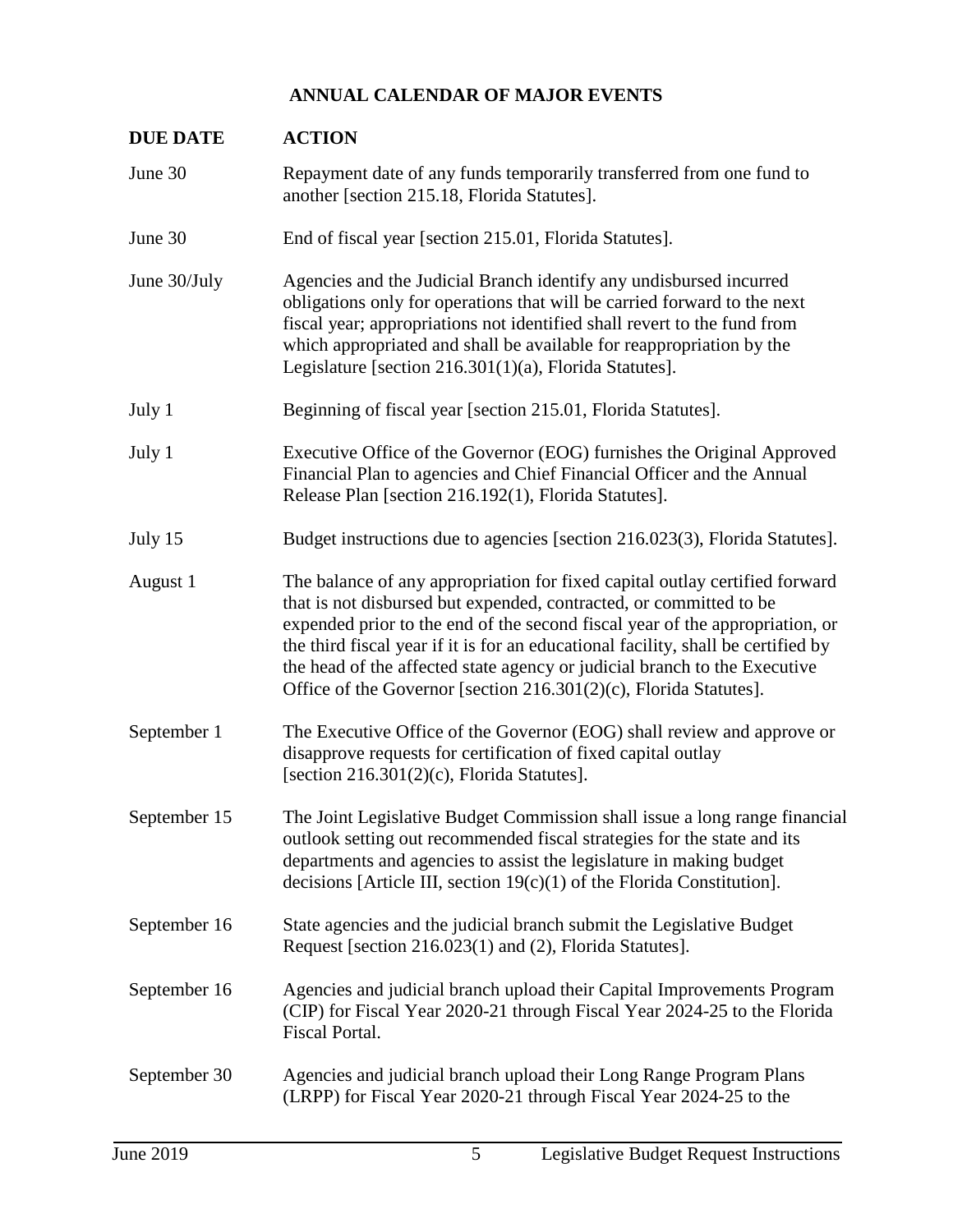September 30 Florida Fiscal Portal and post a link to the LRPP on their internet websites. Agencies submit target budgets if requested [section 216.031, Florida Statutes]. September 30 Submission by agencies and the judicial branch of financial and other information to the Chief Financial Officer (CFO) necessary for the preparation of annual financial statements as of June 30 in accordance with generally accepted accounting principles [section 216.102(1), Florida Statutes]. September 30 For any incurred obligations for operations, only remaining undisbursed obligations shall revert to the fund from which appropriated and shall be available for reappropriation by the Legislature [section 216.301(1)(b), Florida Statutes]. September September October 11 October 28 OPB modifies Legislative Budget Request for technical adjustments [section 216.023(6), Florida Statutes]. Prior to release of Governor's budget recommendations to the Legislature, the Governor holds at least one public hearing on agency legislative budget requests and the Chief Justice of the Supreme Court holds at least one hearing on the judicial branch budget request [section 216.131, Florida Statutes]. Agencies up for annual trust fund review must submit the Pro Forma Schedule I information and Analysis of Trust Fund Creation forms. The Office of Policy and Budget (OPB) develops a final budget report containing budget, revenues, cash balance, and program data [section 216.178(2), Florida Statutes, as amended by Chapter 2006-119, Laws of Florida]. October Ninety days prior to the regular session of the Legislature, the Department of Management Services (DMS) shall make recommendations regarding fixed capital outlay legislative budget requests for state agencies and the judicial branch [section 216.044(3), Florida Statutes]. December At least 30 days prior to the scheduled annual regular session, the Governor shall furnish each senator and representative a copy of his or her recommended budget and revenues [section 216.162, Florida Statutes]. December No later than 14 days after the Governor submits his recommended budget to the Legislature, the Executive Office of the Governor shall submit to the legislative committees: a recommended appropriations bill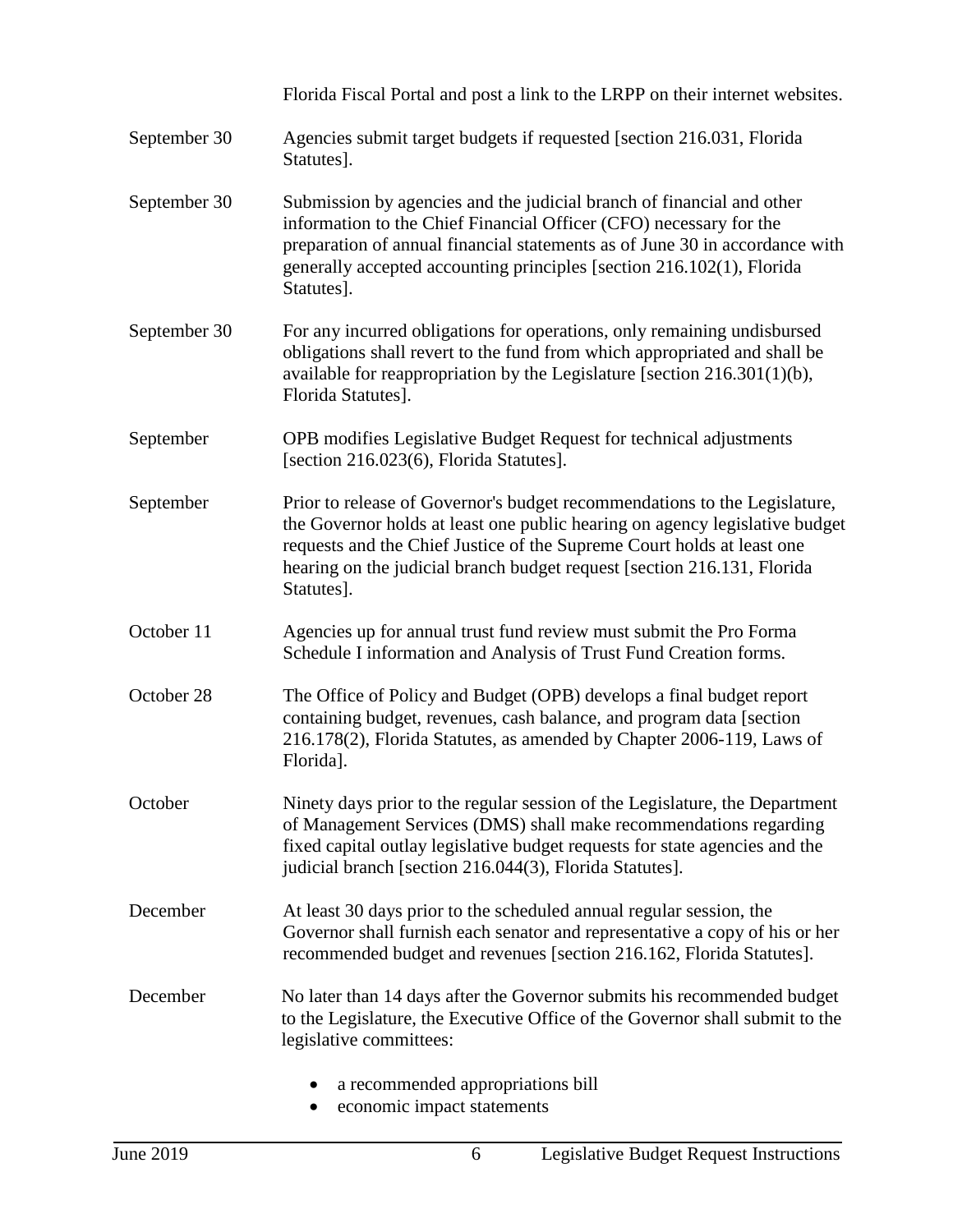|             | appropriate staff analyses and supporting materials<br>$\bullet$<br>all legislation in bill form that will be necessary to fully<br>implement the Governor's recommendations.<br>[sections 216.164 and 216.166, Florida Statutes]                                                                                                                                                      |
|-------------|----------------------------------------------------------------------------------------------------------------------------------------------------------------------------------------------------------------------------------------------------------------------------------------------------------------------------------------------------------------------------------------|
| January 7   | Agencies must submit, pursuant to the LBR submittal requirements, any<br>additions or changes to the Agency Litigation Inventory schedule<br>(Schedule VII) included in the Legislative Budget Request [section]<br>216.023(5), Florida Statutes].                                                                                                                                     |
| January     | Pursuant to Article III, section 3(b) of the Florida Constitution, a regular<br>session of the legislature shall convene on the first Tuesday after the first<br>Monday in March of each odd-numbered year, and on the second Tuesday<br>after the first Monday in January of each even-numbered year. The 2020<br>session will begin on January 14, 2020.                             |
| February 1  | The balance of any appropriation for fixed capital outlay that is not<br>disbursed but expended, contracted, or committed to be expended prior to<br>February 1 of the second fiscal year, or the third fiscal year if it is for an<br>educational facility, shall be certified by the head of the affected state<br>agency or judicial branch [section 216.301(2), Florida Statutes]. |
| February 28 | EOG furnishes the Chief Financial Officer, the legislative appropriations<br>committees, and the Auditor General a report listing in detail the fixed<br>capital outlay items and amounts reverting under the authority of section<br>$216.301(2)$ , Florida Statutes.                                                                                                                 |
| February 28 | The Chief Financial Officer furnishes financial statements to the Governor,<br>President of the Senate and Speaker of the House of Representatives under<br>the authority of section 216.102(3), Florida Statutes.                                                                                                                                                                     |
|             | February/March Legislative full committees complete action. House of Representatives and<br>Senate debate and vote on their respective appropriations bills. Conference<br>committee on appropriations is appointed to work until a conference<br>committee report is adopted.                                                                                                         |
| March       | Regular legislative session ends sixty days after beginning date.                                                                                                                                                                                                                                                                                                                      |
| March/April | General Appropriations Act (Conference Committee Report) is sent to the<br>Governor.                                                                                                                                                                                                                                                                                                   |
| March/April | Legislature transmits a list of General Revenue Fund appropriations that are<br>nonrecurring, and other supporting work papers, on or before the tenth day<br>before the end of the period allowed by law for veto consideration [section<br>216.177(1), Florida Statutes].                                                                                                            |
| March/April | Governor reviews General Appropriations Act and submits veto message to                                                                                                                                                                                                                                                                                                                |